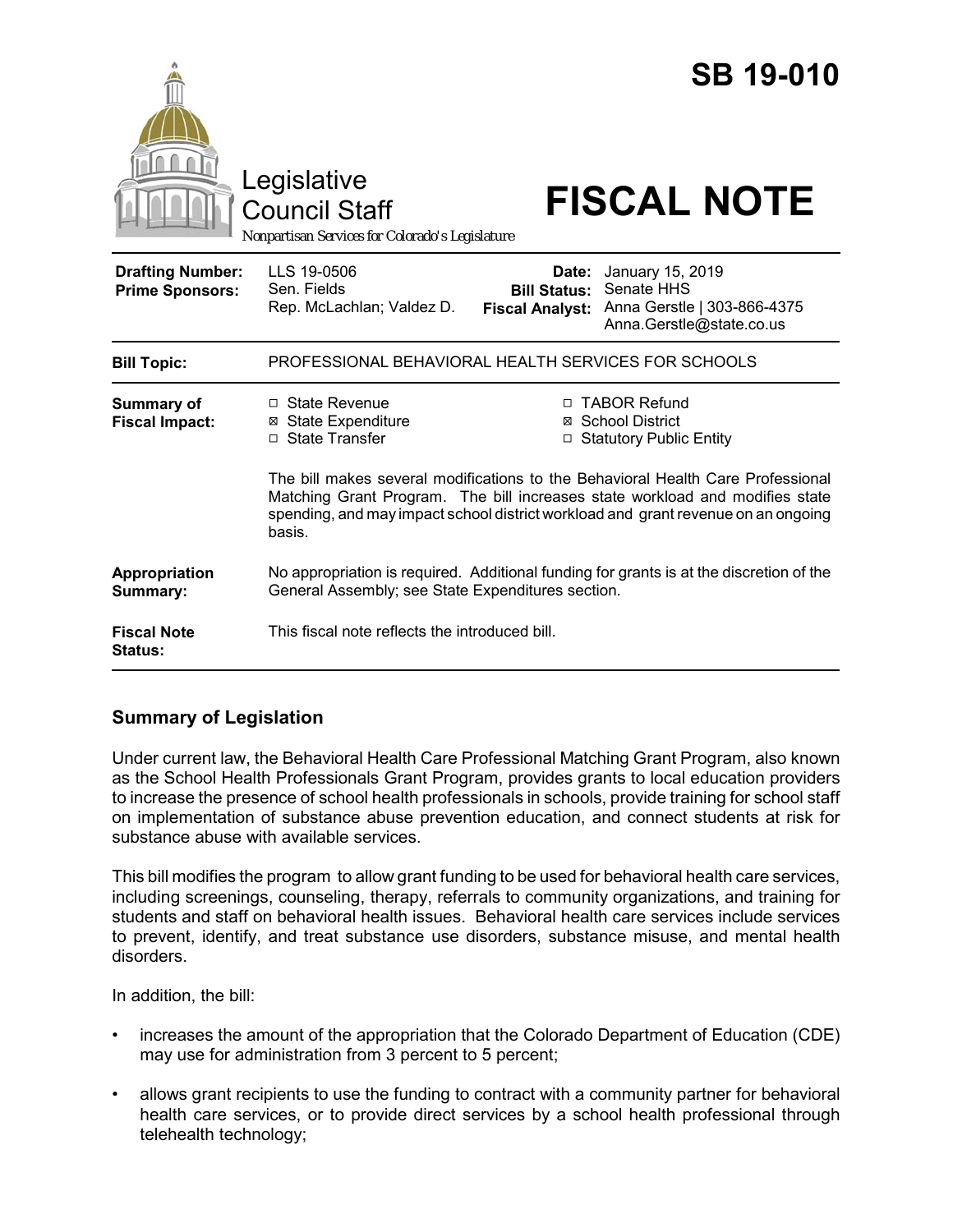January 15, 2019

- requires that grant applicants include certain information in their applications, including data demonstrating the need for a school health professional, the extent to which the education provider has experienced certain factors that impact student wellbeing, and the extent to which the applicant prioritizes staff training related to behavioral health supports; and
- includes licensed mental health professionals in the definition of school health professional.

## **Background**

In 2017, 44 school districts received \$9.4 million in grants through the Behavioral Health Care Professional Grant Program. Grant awards averaged \$214,000 each and 24 districts applied for the program, but did not receive funding. For the current FY 2018-19, the program is appropriated approximately \$11.9 million from the Marijuana Tax Cash Fund and 4.0 FTE.

### **State Expenditures**

The bill modifies the uses of the current program appropriation and expands the allowable uses of the awarded grant funds. If the General Assembly provides an additional appropriation through this bill, Table 1 shows potential funding scenarios.

**Current appropriation.** Assuming that the program is funded at its current level of \$11.9 million in FY 2019-20, the bill allows CDE to use up to \$595,000 (5 percent) to administer the program, an increase of \$238,000. The additional funds will be used to support districts though online and in-person trainings site visits, two statewide conferences, and to support trauma informed care and behavioral health care training, maintain resources for grantees, coordinate with community partners, and review and process applications. Increased funding for administrative costs will decrease the amount available for grants.

In addition, expanding the allowable uses of grant funds may result in a larger applicant pool for the same amount of available funds. Allowing grantees to use grant funds for new purposes is likely to increase the applications for and competitiveness of the grant program.

**Options for additional funding.** The bill itself does not require additional funding for grants; however, the General Assembly may decide whether to appropriate additional money for the modified program. Current appropriations are from the Marijuana Tax Cash Fund. Table 1 shows the number of grants for different funding levels, based on the current average grant size.

| <b>Additional Funding</b><br>(currently \$11.9 million) | <b>Administrative Costs</b><br>(up to 5% under bill) | <b>Amount for Grants</b><br>(after administrative costs) | <b>Number of Grants</b><br>(avg. grant of \$214,000) |
|---------------------------------------------------------|------------------------------------------------------|----------------------------------------------------------|------------------------------------------------------|
| \$2,000,000                                             | \$100,000                                            | \$1,900,000                                              | 9                                                    |
| \$3,000,000                                             | \$150,000                                            | \$2,850,000                                              | 13                                                   |
| \$4,000,000                                             | \$200,000                                            | \$3,800,000                                              | 18                                                   |
| \$5,000,000                                             | \$250,000                                            | \$4,750,000                                              | 22                                                   |

#### **Table 1. Options for Additional Funding**